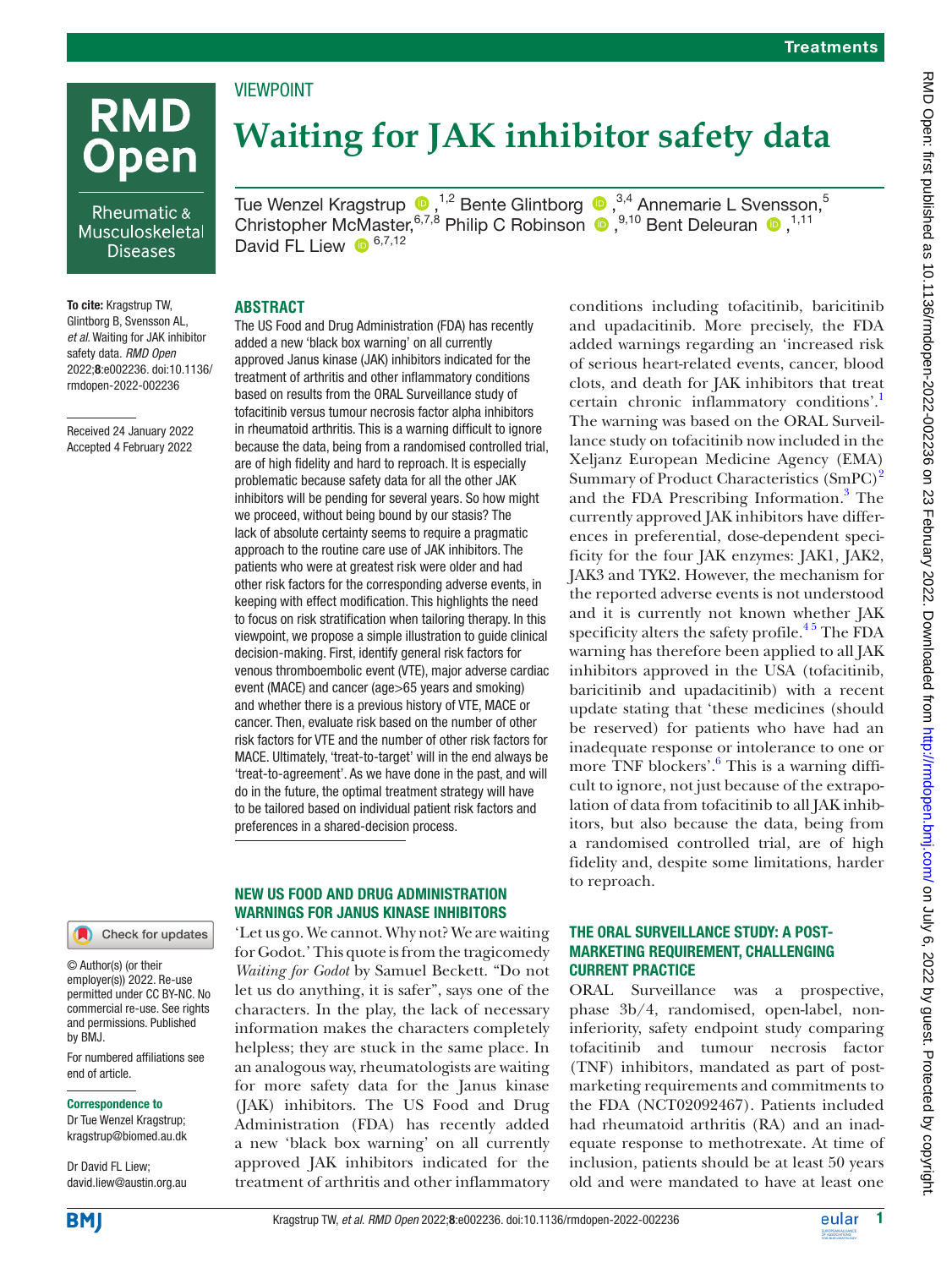additional cardiovascular (CV) risk factor (current cigarette smoking, hypertension, hypercholesterolaemia, diabetes mellitus, family history of premature coronary heart disease, extra-articular disease associated with RA, history of coronary artery disease). The incidence rates from the ORAL Surveillance study about the risk of venous thromboembolic events (VTEs),<sup>[7](#page-3-5)</sup> major adverse cardiac events  $(MACES)^8$  $(MACES)^8$  and malignancies<sup>[9](#page-3-7)</sup> was recently presented at the ACR Convergence and the first publication from the study was recently published. $10$  Two years earlier, in 2019, tofacitinib 10mg two times per day was shown to increase the risk of VTE, and proper warnings were given in a Pfizer press release $11$ —with 5mg two times per day subsequently being the only dose approved by the FDA and EMA for adult patients with RA and psoriatic arthritis. The relevant question from the ORAL Surveillance study is therefore whether safety outcomes differ between the 5mg twice daily dose versus TNF inhibitors. Incidence rates for VTE were numerically higher for tofacitinib 5mg two times per day compared with TNF inhibition.<sup>[7](#page-3-5)</sup> In both treatment groups, risk factors for pulmonary embolism were age, male sex, body mass index (BMI)  $\geq 30 \text{ kg/m}^2$ , history of hypertension or VTE, and use of oral contraceptives or hormone replacement therapy, corticosteroids or antidepressants. Further, the tofacitinib 5mg twice daily dose was associated with a numerically higher incidence of MACE compared with TNF inhibitor treatment especially among patients aged ≥65 years, those who had ever smoked and aspirin users.<sup>[8](#page-3-6)</sup> MACE mostly occurred in patients with a history of coronary artery disease) or risk factors of MACE. Tofacitinib 5mg two times per day was also associated with all malignancies excluding non-melanoma skin cancer (NMSC).<sup>9</sup> Incidence rates were numerically higher in current and past smokers and patients aged ≥65 years. Lung cancer was the most frequently reported cancer type in patients treated with tofacitinib (after excluding NMSC). The conclusion of the ORAL Surveillance study was that tofacitinib was not non-inferior to TNF inhibitors. However, as stated by the authors, the study was not powered for comparisons of individual tofacitinib dose groups with TNF inhibitor for any of the safety outcomes.  $\frac{3}{7-10}$  Indeed, while executing the perfect trial is always limited by financial and practical circumstances, further challenges from the trial design could be added: the study was open label, there were geographical differences in the TNF inhibitor used, and the tofacitinib 10mg twice daily dose was withdrawn during the study period.<sup>10</sup> Despite these questions, the concern surrounding JAK inhibitors remains more robust than it has ever been.

### SPARSITY OF DATA

The mechanisms behind the potential risk for VTE, MACE and cancer associated with JAK inhibition are still inadequately explained, despite admirable attempts to do so.<sup>[12](#page-3-10)</sup> It is important to note that meta-analyses of the

clinical trial programmes of tofacitinib, baricitinib, upadacitinib and filgotinib did not reveal a significant risk for VTE, MACE or cancer.<sup>13–16</sup> However, the data from ORAL Surveillance indicate that safety analysis from the clinical development programmes, with their carefully selected patient population, might not capture the realworld risk for VTE, MACE and cancer in patients with increased cardiovascular risk at treatment start. Therefore, it is problematic that safety data for all the other JAK inhibitors will be pending for several years. The post-marketing safety study mandated by the FDA for baricitinib is planned to finish in 2026 (NCT03915964). Further, several cohort studies are listed in the European Network of Centres for Pharmacoepidemiology and Pharmacovigilance ( $ENCePP$ ) website<sup>17</sup> as ongoing or planned (EUPAS25151, EUPAS25145, EUPAS25142, EUPAS32271, EUPAS34213, EUPAS25139 and EUPAS25164). Post-marketing randomised studies for upadacitinib and filgotinib have not yet been mandated by the FDA (filgotinib is not approved by FDA). AbbVie has a 5-year extension phase on the SELECT-COMPARE study of upadacitinib (NCT02629159) and both European and US-based post-marketing surveillance programmes (EUPAS39217, EUPAS39194, EUPAS39211). Similarly, post-marketing surveillance is ongoing by Galapagos NV for filgotinib (eg, EUPAS39767). Compared with the pre-biological disease-modifying antirheumatic drug (DMARD) era, where we urgently needed means for morbidity-reducing disease control, we now have a luxury situation where multiple highly effective options can be tailored to patients, balancing all considerations with their pros and cons. In weighing up our options, what risks should we advise of?

### BALANCING THE RISKS

Let us assume the results about risk of VTE, MACE and cancer of ORAL Surveillance are accurate. Then we can calculate the number of subjects with event/10000 person-years. The incidence rate of VTE was 33/10000 person-years for tofacitinib 5mg two times per day and 20/10000 person-years for TNF inhibitor. The incidence rate of MACE was 91/10000 person-years for tofacitinib and 73/10000 person-years for TNF inhibitor. The incidence of myocardial infarction was numerically higher with tofacitinib compared with TNF inhibitor, while the incidence of stroke was similar across the treatment groups. The incidence of cancer was numerically higher with tofacitinib compared with TNF inhibitor. For lung cancer, the numbers were 23/10000 person-years and 13/10000 person-years, respectively. Notably, the incidence of lung cancer was close to three times higher in the USA compared with the rest of the world. So, does this small increase in risk change our risk–benefit assessment of JAK inhibitors? For example, the HR of coronary heart disease with smoking can be used for perspectivation. To provide some comparison, in a prospective population-based study from the USA, the HR compared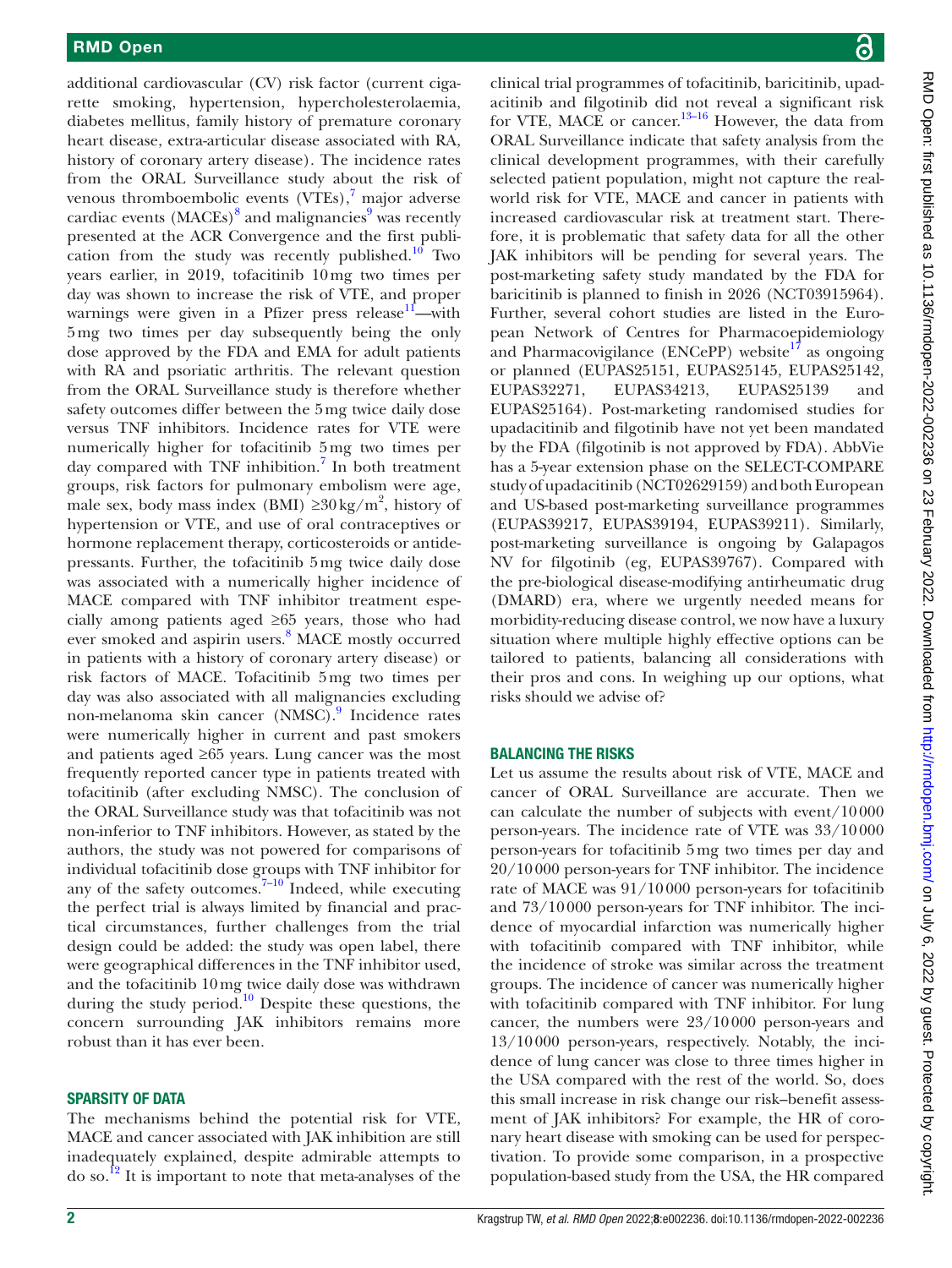with non-smokers of coronary heart disease in men who smoke 20 cigarettes or more a day was 2.90 (5.83 for women).[18](#page-3-13) The HR of myocardial infarction in ORAL Surveillance was 1.69 for tofacitinib 5mg two times per day compared with TNF inhibitors. It is also important to acknowledge that inflammatory disease activity itself is associated with increased risk of VTE,<sup>19</sup> MACE<sup>20</sup> and cancer.<sup>21</sup> Therefore, doing nothing is certainly not an option. When the benefits from a JAK inhibitor are significant, for example, oral dosing in needle phobia, issues with intermittent dosing or loss of efficacy from antidrug antibodies, then a pragmatic assessment not just of relative risk increases but absolute risk is needed. In this respect, it is also important to acknowledge that the risk with drugs with other modes of action have not been elucidated including methotrexate, IL-6 receptor inhibitors, abatacept and rituximab. For example, in a recent US Medicare claims study with a large real-world cohort of older patients with RA, treatment with methotrexate was associated with a twofold increased risk of VTE relative to hydroxychloroquine. $2^2$  Dose may also become a consideration, particularly given the circumstance that variable doses for both baricitinib (2 and 4mg) and filgotinib (100 and 200mg) are licensed in Europe. So how might we proceed, without being bound by our stasis? The lack of absolute certainty seems to require a pragmatic approach to the routine care use of JAK inhibitors. Even within the population enriched for cardiovascular risk factors included in the ORAL Surveillance study, the patients who were at greatest risk were older and had other risk factors for the corresponding adverse events, in keeping with effect modification. This is in line with a recent study of three US claims databases where tofacitinib was associated with an increased risk of cardiovascular outcomes (statistically non-significant) only in patients with cardiovascular risk factors.<sup>[23](#page-3-18)</sup>

This highlights the need to focus on risk stratification when tailoring therapy, as we propose in the illustration [\(figure](#page-2-0) 1). Rheumatologists are not used to considering risk of MACE in the context of modern DMARD standard of care in RA, whereas this assessment is customary when prescribing non-steroidal anti-inflammatory drugs (NSAIDs), which may be forgotten in RA but are still vital throughout rheumatology. Such risk assessment comprises history of previous MACE and cardiovascular risk factors including hypertension, hypercholesterolaemia and diabetes, and the relative risk–benefit ratio of different agents within the broader class is considered. Where no alternative exists, such as in first-line therapy of axial spondyloarthritis, risk is tolerated and mitigated wherever possible—by managing the underlying cardiovascular risk, through the management of comorbidities, by a shared decision-making process which addresses all modifiable risk factors including smoking and obesity in a holistic approach to disease that extends beyond the prescription pad. Although there are differences in its place in the treatment algorithms, the NSAID approach seems a familiar paradigm extrapolatable to JAK



<span id="page-2-0"></span>Figure 1 Framework for discussing potential JAK inhibitor risks with patients. First, identify general risk factors for VTE, MACE and cancer (age >65 years and smoking) and whether there is a previous history of VTE, MACE or cancer. Then, evaluate risk based on the number of other risk factors for VTE and the number of other risk factors for MACE. This is not a validated approach but a suggestion based on current (lack of) evidence and is inspired by risk charts used in cardiology.<sup>27</sup> JAK, Janus kinase; MACE, major adverse cardiac event; VTE, venous thromboembolic event. Created with BioRender.com.

inhibitors: risk assessment, open questions about agent selection within class, but ultimately prescribing where appropriate following risk justification. To pretend such a strategy to be without precedent would be to ignore reality, and for a specialty familiar with managing uncertainty, we should not let such a problem paralyse us. Of course, these considerations may be an oversimplification. Cancer risk is harder to accurately elicit, but such an assessment would include previous history or family history of cancer (beside the general considerations about age and smoking). $24$ 

### WHILE WAITING FOR MORE DATA

The current lack of broad post-marketing safety data for JAK inhibitors makes risk–benefit ratio estimations challenging for clinicians, but greater uncertainty exists in rheumatology with less controversy.<sup>[25](#page-4-1)</sup> Ultimately, 'treat-to-target' will in the end always be 'treat-to-agreement': any treatment of a patient must be based on shared decision-making.<sup>26</sup> JAK inhibitor therapy should not be an exception, even if optimal counselling might take clinicians some time to master. Therefore, rheumatologists should not be waiting for Godot. Unlike the characters in the play, who wait so long that they plan their suicide to escape their predicament, rheumatologists will have to say, "let us do something, it is safer". As we have done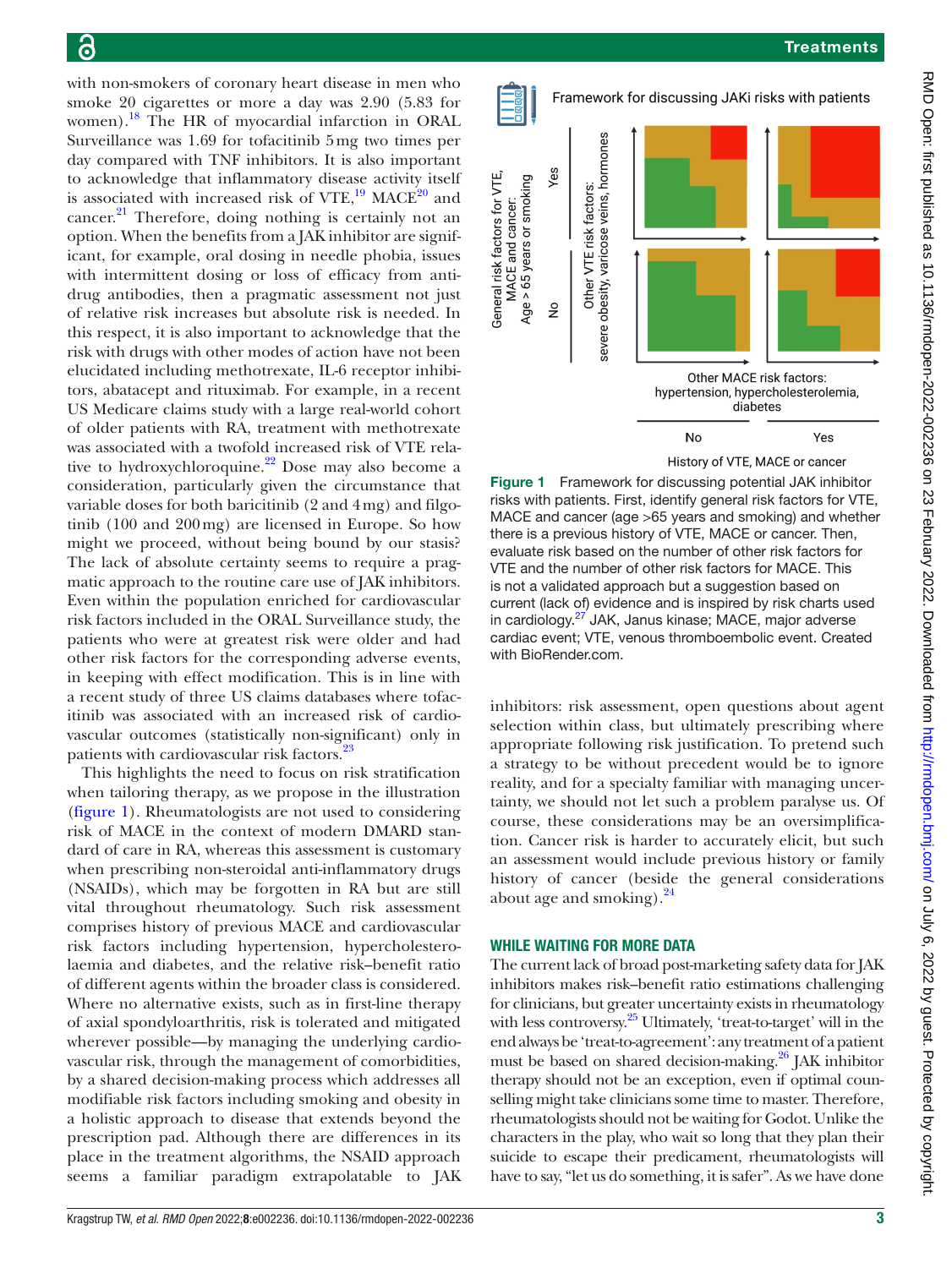in the past, and will do in the future, the optimal treatment strategy will have to be tailored based on individual patient risk factors and preferences in a shared-decision process.

#### Author affiliations

<sup>1</sup>Department of Biomedicine, Aarhus University, Aarhus, Denmark

<sup>2</sup>Diagnostic Center, Silkeborg Regional Hospital, Silkeborg, Denmark

<sup>3</sup>Department of Clinical Medicine, University of Copenhagen, Kobenhavn, Denmark 4 DANBIO and Copenhagen Center for Arthritis Research (COPECARE), Center for Rheumatology and Spine Diseases, Centre of Head and Orthopedics, University Hospital of Copenhagen Rigshospitalet, Glostrup, Denmark

5 Department of Rheumatology, Center for Rheumatology and Spine Diseases, Centre of Head and Orthopedics, University Hospital of Copenhagen Rigshospitalet, Glostrup, Denmark

6 Department of Rheumatology, Austin Health, Heidelberg, Victoria, Australia

<sup>7</sup>Department of Clinical Pharmacology and Therapeutics, Austin Health, Heidelberg, Victoria, Australia

<sup>8</sup>The Centre for Digital Transformation of Health, University of Melbourne, Parkville, Victoria, Australia

<sup>9</sup> Faculty of Medicine, University of Queensland School of Clinical Medicine, Brisbane, Queensland, Australia

<sup>10</sup>Department of Rheumatology, Royal Brisbane and Women's Hospital, Herston, Queensland, Australia

<sup>11</sup>Department of Rheumatology, Aarhus University Hospital, Aarhus, Denmark

<sup>12</sup>Department of Medicine, University of Melbourne, Parkville, Victoria, Australia

Twitter Tue Wenzel Kragstrup [@KragstrupTW,](https://twitter.com/KragstrupTW) Christopher McMaster [@](https://twitter.com/DrCMcMaster) [DrCMcMaster,](https://twitter.com/DrCMcMaster) Philip C Robinson [@philipcrobinson](https://twitter.com/philipcrobinson) and David FL Liew [@drdavidliew](https://twitter.com/drdavidliew)

Contributors TWK and DFLL established the project. All authors were involved in the conception and scope of the viewpoint. TWK made the first draft of the manuscript. BG, ALS, CM, PCR, BD and DFLL critically revised the manuscript. All authors approved the final version of the manuscript and agree to be accountable for all aspects of the work.

Funding The authors have not declared a specific grant for this research from any funding agency in the public, commercial or not-for-profit sectors.

Competing interests TWK: Speaking fees from Pfizer, Bristol-Myers Squibb, Eli Lilly, Novartis, UCB and AbbVie. Consultancy fees from Bristol-Myers Squibb and Gilead. Research grants from Gilead. Co-founder and clinical developer in iBio Tech ApS. BG: Research grants from Pfizer, BMS, AbbVie. BD: Speaking fees from Pfizer, Novartis and AbbVie. Consultancy fees from Boehringer Ingelheim, AstraZeneca, AbbVie, Novartis, Gilead, Eli Lilly. Research grants: Gilead and AbbVie. PCR reports personal fees from AbbVie, Atom Biosciences, Eli Lilly, Gilead, GlaxoSmithKline, Janssen, Kukdong, Novartis, UCB, Roche, Pfizer; meeting attendance support from BMS, Pfizer and UCB; and grant funding from Janssen, Novartis, Pfizer and UCB Pharma.

Patient consent for publication Not applicable.

Provenance and peer review Not commissioned; externally peer reviewed.

Open access This is an open access article distributed in accordance with the Creative Commons Attribution Non Commercial (CC BY-NC 4.0) license, which permits others to distribute, remix, adapt, build upon this work non-commercially, and license their derivative works on different terms, provided the original work is properly cited, appropriate credit is given, any changes made indicated, and the use is non-commercial. See:<http://creativecommons.org/licenses/by-nc/4.0/>.

#### ORCID iDs

Tue Wenzel Kragstrup <http://orcid.org/0000-0002-6439-397X> Bente Glintborg <http://orcid.org/0000-0002-8931-8482> Philip C Robinson<http://orcid.org/0000-0002-3156-3418> Bent Deleuran <http://orcid.org/0000-0002-7079-1587> David FL Liew<http://orcid.org/0000-0001-8451-8883>

#### **REFERENCES**

- <span id="page-3-0"></span>1 Administration UFaD. *FDA requires warnings about increased risk of serious heart-related events, cancer, blood clots, and death for JAK inhibitors that treat certain chronic inflammatory conditions*, 2021.
- <span id="page-3-1"></span>2 Agency EM. Xeljanz (tofacitinib) summary of product characteristics, 2021. Available: [https://www.ema.europa.eu/en/documents/product](https://www.ema.europa.eu/en/documents/product-information/xeljanz-epar-product-information_en.pdf)[information/xeljanz-epar-product-information\\_en.pdf](https://www.ema.europa.eu/en/documents/product-information/xeljanz-epar-product-information_en.pdf) [Accessed 2 Feb 2022].
- <span id="page-3-2"></span>3 Administration USFD. Xeljanz (tofacitinib) highlights of prescribing information, 2021. Available: [https://www.accessdata.fda.](https://www.accessdata.fda.gov/drugsatfda_docs/label/2021/203214s028,208246s013,213082s003lbl.pdf) [gov/drugsatfda\\_docs/label/2021/203214s028,208246s013,](https://www.accessdata.fda.gov/drugsatfda_docs/label/2021/203214s028,208246s013,213082s003lbl.pdf) [213082s003lbl.pdf](https://www.accessdata.fda.gov/drugsatfda_docs/label/2021/203214s028,208246s013,213082s003lbl.pdf) [Accessed 2 Feb 2022].
- <span id="page-3-3"></span>4 Harigai M, Honda S. Selectivity of Janus kinase inhibitors in rheumatoid arthritis and other immune-mediated inflammatory diseases: is expectation the root of all headache? *[Drugs](http://dx.doi.org/10.1007/s40265-020-01349-1)* 2020;80:1183–201.
- 5 Nash P, Kerschbaumer A, Dörner T, *et al*. Points to consider for the treatment of immune-mediated inflammatory diseases with Janus kinase inhibitors: a consensus statement. *[Ann Rheum Dis](http://dx.doi.org/10.1136/annrheumdis-2020-218398)* 2021;80:71–87.
- <span id="page-3-4"></span>6 Administration UFaD. *FDA requires warnings about increased risk of serious heart-related events, cancer, blood clots, and death for JAK inhibitors that treat certain chronic inflammatory conditions 12/2021 update*, 2021.
- <span id="page-3-5"></span>7 Charles-Schoeman C, Greenwald M, Wang C. The Risk of Venous Thromboembolic Events in Patients with RA Aged ≥ 50 Years with ≥ 1 Cardiovascular Risk Factor: Results from a Phase 3b/4 Randomized Safety Study of Tofacitinib vs TNF Inhibitors [abstract]. *Arthritis Rheumatol* 2021;73.
- <span id="page-3-6"></span>8 Charles-Schoeman C, Bhatt D, Giles J, *et al*. Risk Factors for Major Adverse Cardiovascular Events in Patients Aged ≥ 50 Years with RA and ≥ 1 Additional Cardiovascular Risk Factor: Results from a Phase 3b/4 Randomized Safety Study of Tofacitinib vs TNF Inhibitors [abstract]. *Arthritis Rheumatol* 2021;73.
- <span id="page-3-7"></span>9 Curtis J, Gunay L, Sugiyama N, *et al*. Malignancies in Patients Aged ≥ 50 Years with RA and ≥ 1 Additional Cardiovascular Risk Factor: Results from a Phase 3b/4 Randomized Safety Study of Tofacitinib vs TNF Inhibitors [abstract]. *Arthritis Rheumatol*  $2021:73$
- <span id="page-3-8"></span>10 Ytterberg SR, Bhatt DL, Mikuls TR, *et al*. Cardiovascular and cancer risk with tofacitinib in rheumatoid arthritis. *[N Engl J Med](http://dx.doi.org/10.1056/NEJMoa2109927)* 2022;386:316–26.
- <span id="page-3-9"></span>11 Pfizer. *Pfizer announces modification to ongoing tofacitinib FDA post-marketing requirement study in patients with rheumatoid arthritis*, 2019.
- <span id="page-3-10"></span>12 Charles-Schoeman CHC, Guan S, Parikh N. Relationship Between Paraoxonase-1 Genotype, Activity, and Malignancies in Patients with RA Receiving Tofacitinib [abstract]. *Arthritis Rheumatol* 2021;73.
- <span id="page-3-11"></span>13 Cohen SB, Tanaka Y, Mariette X, *et al*. Long-Term safety of tofacitinib up to 9.5 years: a comprehensive integrated analysis of the rheumatoid arthritis clinical development programme. *[RMD](http://dx.doi.org/10.1136/rmdopen-2020-001395)  [Open](http://dx.doi.org/10.1136/rmdopen-2020-001395)* 2020;6:e001395.
- 14 Cohen SB, van Vollenhoven RF, Winthrop KL, *et al*. Safety profile of upadacitinib in rheumatoid arthritis: integrated analysis from the select phase III clinical programme. *[Ann Rheum Dis](http://dx.doi.org/10.1093/rheumatology/keaa111.204)* 2020. doi:10.1093/rheumatology/keaa111.204. [Epub ahead of print: 28 Oct 2020].
- 15 Smolen JS, Genovese MC, Takeuchi T, *et al*. Safety profile of Baricitinib in patients with active rheumatoid arthritis with over 2 years median time in treatment. *[J Rheumatol](http://dx.doi.org/10.3899/jrheum.171361)* 2019;46:7–18.
- 16 Winthrop KL, Tanaka Y, Takeuchi T, *et al*. Integrated safety analysis of filgotinib in patients with moderately to severely active rheumatoid arthritis receiving treatment over a median of 1.6 years. *[Ann Rheum](http://dx.doi.org/10.1136/annrheumdis-2021-221051)  [Dis](http://dx.doi.org/10.1136/annrheumdis-2021-221051)* 2022;81:184–92.
- <span id="page-3-12"></span>17 Pharmacovigilance ENoCfPa. Available: <https://www.encepp.eu> [Accessed 2 Feb 2022].
- <span id="page-3-13"></span>18 Millett ERC, Peters SAE, Woodward M. Sex differences in risk factors for myocardial infarction: cohort study of UK Biobank participants. *[BMJ](http://dx.doi.org/10.1136/bmj.k4247)* 2018;363:k4247.
- <span id="page-3-14"></span>19 Molander V, Bower H, Frisell T, *et al*. Risk of venous thromboembolism in rheumatoid arthritis, and its association with disease activity: a nationwide cohort study from Sweden. *[Ann](http://dx.doi.org/10.1136/annrheumdis-2020-218419)  [Rheum Dis](http://dx.doi.org/10.1136/annrheumdis-2020-218419)* 2021;80:169–75.
- <span id="page-3-15"></span>20 Solomon DH, Reed GW, Kremer JM, *et al*. Disease activity in rheumatoid arthritis and the risk of cardiovascular events. *[Arthritis](http://dx.doi.org/10.1002/art.39098)  [Rheumatol](http://dx.doi.org/10.1002/art.39098)* 2015;67:1449–55.
- <span id="page-3-16"></span>21 Strangfeld A, Hierse F, Rau R, *et al*. Risk of incident or recurrent malignancies among patients with rheumatoid arthritis exposed to biologic therapy in the German biologics register rabbit. *[Arthritis Res](http://dx.doi.org/10.1186/ar2904)  [Ther](http://dx.doi.org/10.1186/ar2904)* 2010;12:R5.
- <span id="page-3-17"></span>22 He M, Pawar A, Desai RJ, *et al*. Risk of venous thromboembolism associated with methotrexate versus hydroxychloroquine for rheumatoid arthritis: a propensity score-matched cohort study. *[Semin Arthritis Rheum](http://dx.doi.org/10.1016/j.semarthrit.2021.10.001)* 2021;51:1242–50.
- <span id="page-3-18"></span>23 Khosrow-Khavar F, Kim SC, Lee H, *et al*. Tofacitinib and risk of cardiovascular outcomes: results from the safety of tofacitinib in routine care patients with rheumatoid arthritis (STAR-RA) study. *[Ann](http://dx.doi.org/10.1136/annrheumdis-2021-221915)  [Rheum Dis](http://dx.doi.org/10.1136/annrheumdis-2021-221915)* 2022. doi:10.1136/annrheumdis-2021-221915. [Epub ahead of print: 13 Jan 2022].